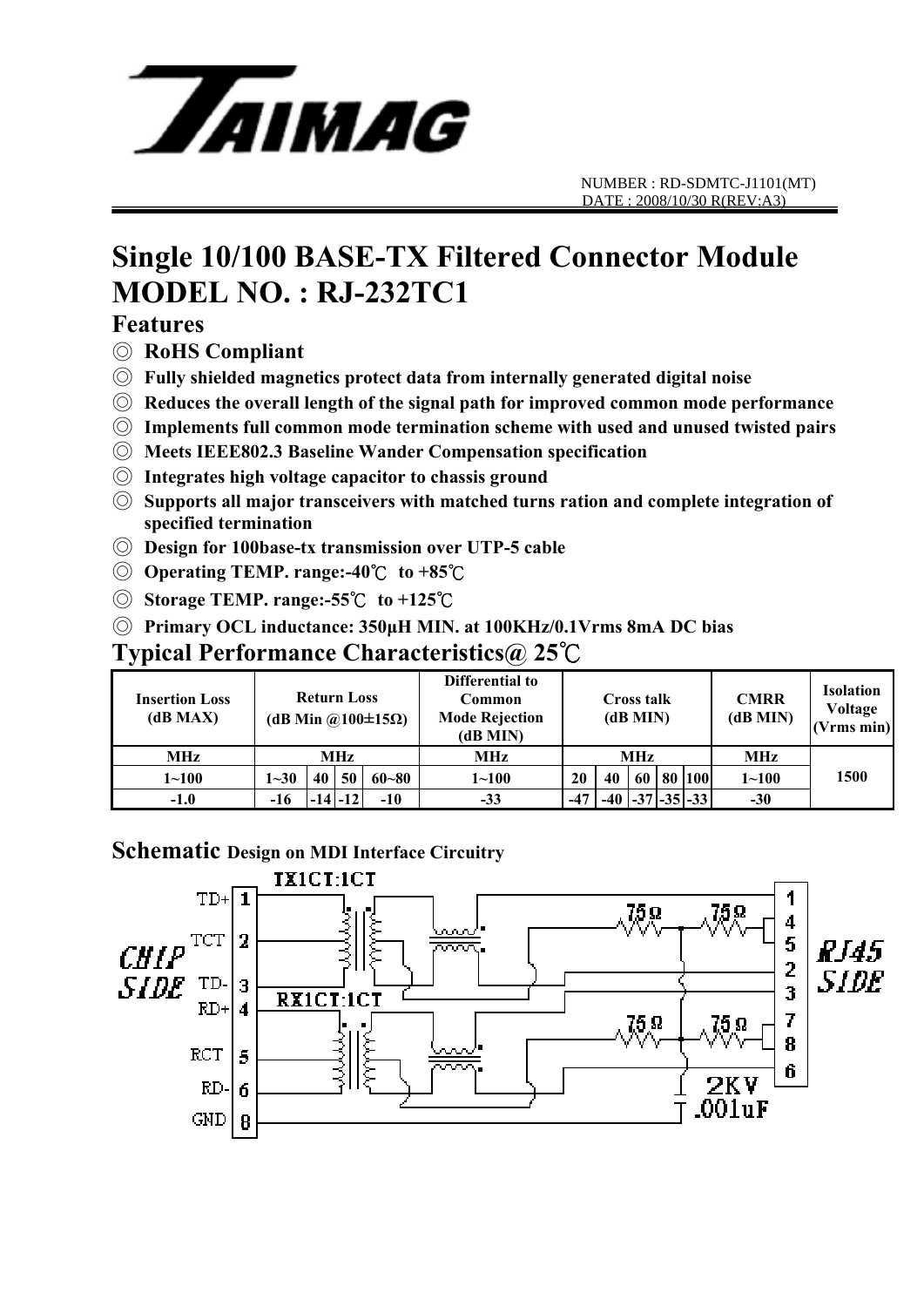

# **MODEL NO. : RJ-232TC1**

**Dimension: mm TOLERANCE:**±**0.15(unless otherwise specified)**







Connector Marking



RECOMMENDED P.C.B LAYOUT COMPONENT SIDE OF BOARD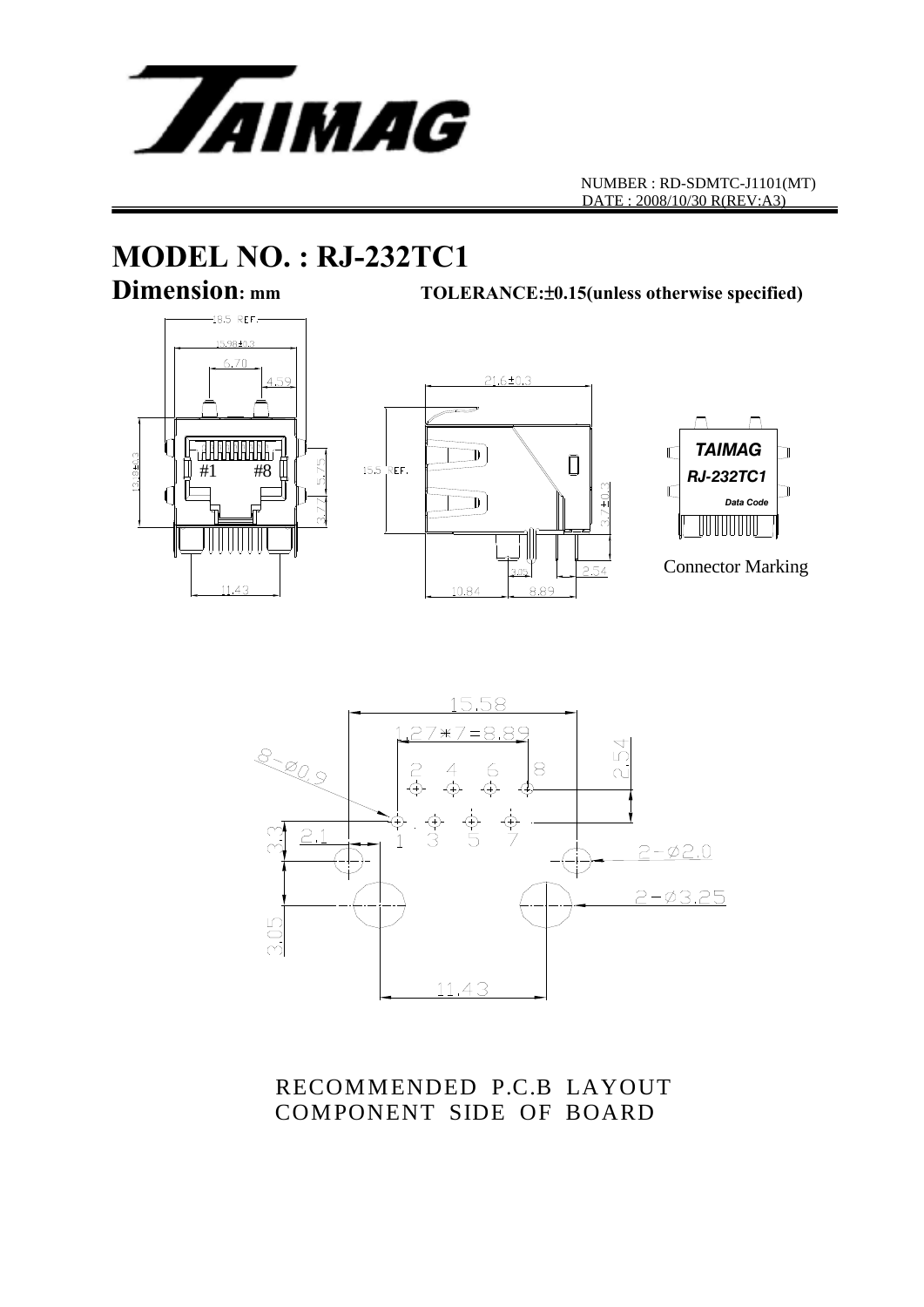

## **MODEL NO. : RJ-232TC1 Ordering Information**



### **Requirements**:

 **1. Design and Construction** 

 **Product shall be of design, construction and physical dimensions specified on applicable product drawing.** 

#### **2. Materials and Finish**

 **A. Contact:** 

 **RJ Contact : Phosphor Bronze, Thickness=0.30mm** 

 **Finish : Contact Area : 6μ"min. Gold over 50**μ**"min. Nickel** 

**RJ Joint Contact : SPCC, Thickness=0.3mm** 

 **Finish : 80μ"min. Sn over 50**μ**"min. Nickel** 

#### **B. Plastic Part :**

- **(1) Set Housing : Thermoplastic, LCP, Black UL FILE NO. : E106764 Manufacturer : POLYPLASTICS CO LTD. Grade : E130i(d)(e) Flame Class : UL 94V-0**
- **(2) Insert : Thermoplastic, LCP, Black UL FILE NO. : E106764 Manufacturer : POLYPLASTICS CO LTD. Grade : E130i(d)(e) Flame Class : UL 94V-0**
- **(3) Spacer : Thermoplastic, LCP, Black UL FILE NO. : E106764 Manufacturer : POLYPLASTICS CO LTD. Grade : E130i(d)(e) Flame Class : UL 94V-0**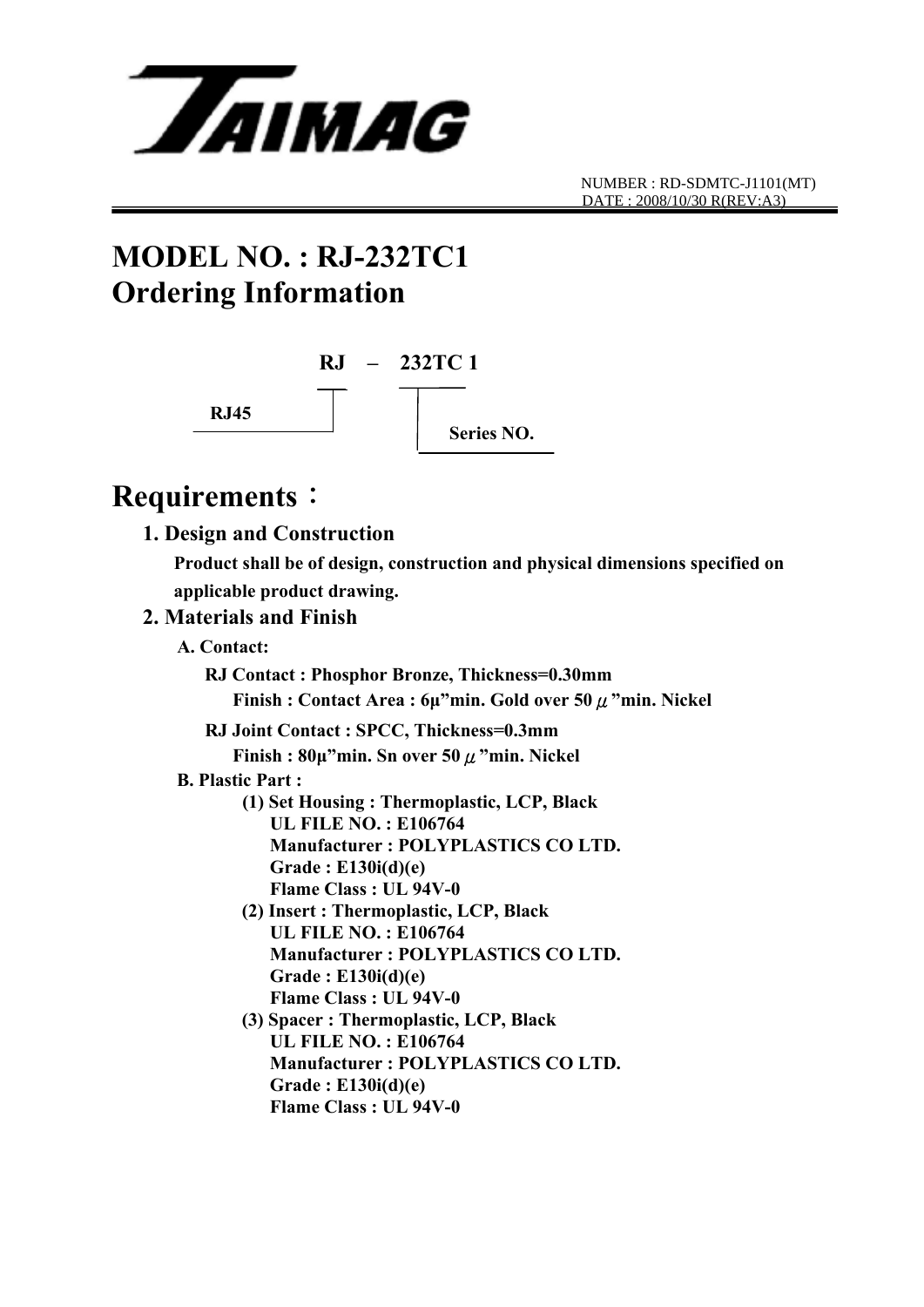

### **MODEL NO. : RJ-232TC1**

 **C. Shield Material : Cartridge t=0.25mm 10**μ**"-20**μ**" Thick Nickel over Brass.** 

#### **3. Ratings**

**(1) Voltage rating : 125 VAC** 

**(2) Current rating : 1.5A** 

**Durability :** 

- **(1)1000 cycles with no function damage for RJ-45 . Abnormalities shall be present after the test.**
- **(2)Low Level Contact Resistance : ΔR=30mΩ maximum (final)**
- **(3)The sample should be mounted in the tester and fully mated and unmated 500 times per hour at the rate of 25mm/min.EIA-364-09C.**